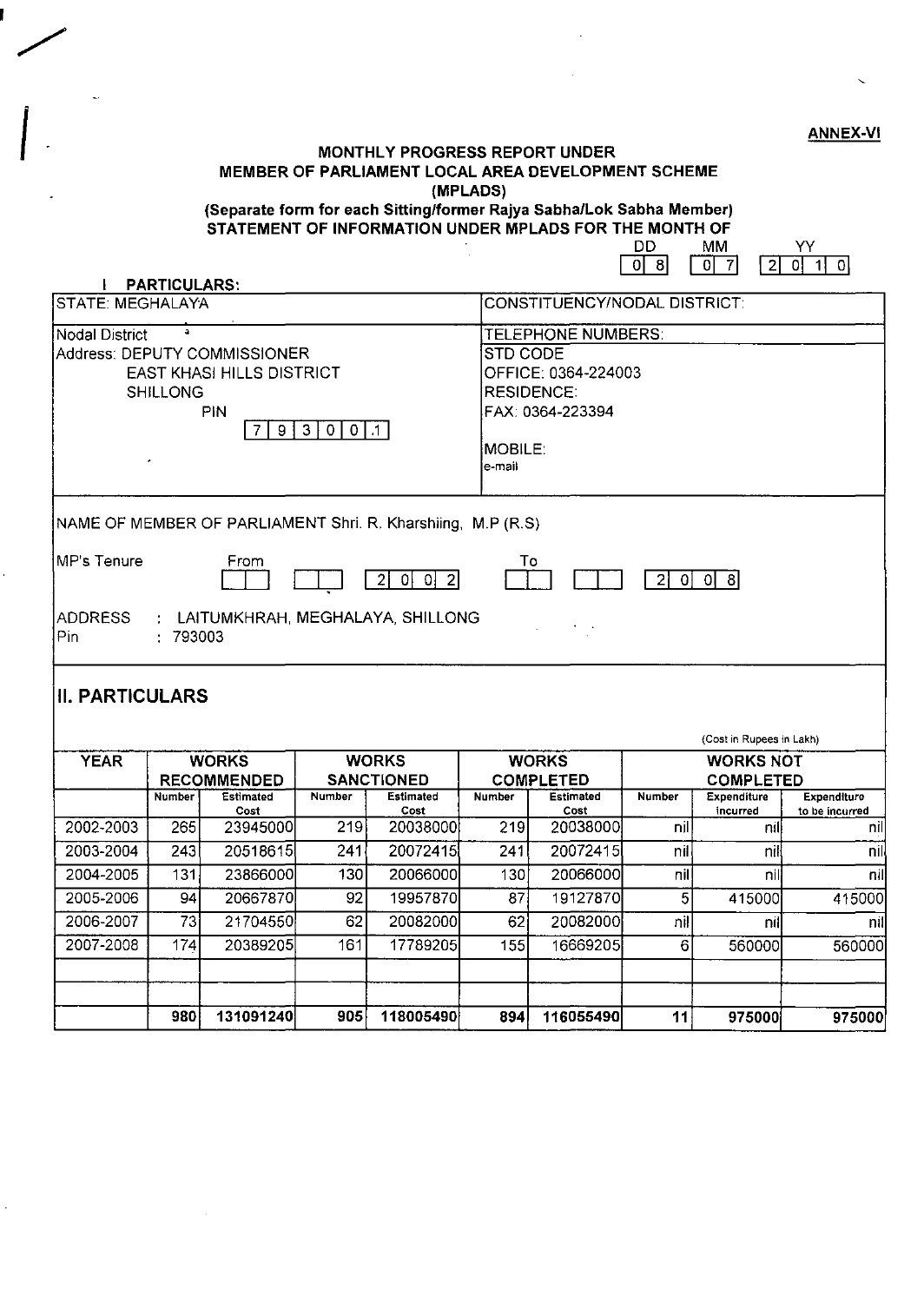#### " **III FUNDS RECEIVED AND UTILIZED**

I

**r** 

|                                             |                                                                                               |                |                     |           |                | (Rs . In lakh) |           |              |  |
|---------------------------------------------|-----------------------------------------------------------------------------------------------|----------------|---------------------|-----------|----------------|----------------|-----------|--------------|--|
| <b>YEAR</b>                                 | <b>FUNDS UTILISED</b><br><b>TOTAL FUNDS</b><br><b>INTEREST</b><br><b>FUNDS</b><br><b>FUND</b> |                |                     |           | <b>BALANCE</b> |                |           |              |  |
|                                             | <b>RECEIVED</b>                                                                               | <b>ACCRUED</b> | RECEIVED ON         |           | SC&ST area     | Others         | Total     | <b>FUNDS</b> |  |
|                                             | <b>FROM GOI</b>                                                                               |                | <b>DISTRIBUTION</b> |           |                |                |           |              |  |
| 2002-2003                                   | 200                                                                                           | 10833          |                     | 20010833  | 20038000       | 0              | 20038000  | $-27167$     |  |
| 2003-2004                                   | 200                                                                                           | 67742          |                     | 20067742  | 19550415       | 522000         | 20072415  | $-4673$      |  |
| 2004-2005                                   | 200                                                                                           | 87439          |                     | 20087439  | 16373000       | 3693000        | 20066000  | 21439        |  |
| 2005-2006                                   | 200                                                                                           |                |                     | 20000000  | 17267870       | 2275000        | 19542870  | 457130       |  |
| 2006-2007                                   | 200                                                                                           |                |                     | 20000000  | 17782000       | 2300000        | 20082000  | -82000       |  |
| 2007-2008                                   | 2001                                                                                          | nill           | nill                | 20000000  | 17229205       | 0              | 17229205  | 2770795      |  |
| Total                                       | 1200                                                                                          | 166014         |                     | 120166014 | 108240490      | 8790000        | 117030490 | 3135524      |  |
|                                             | $(a)$ Fund received from the Government of India                                              |                |                     |           |                |                |           | 120000000    |  |
| (b) Amount of Interest accrued on the funds |                                                                                               |                |                     |           |                |                | 166014    |              |  |
| (c) Funds received on distribution          |                                                                                               |                |                     |           |                |                | 1481754   |              |  |
| $(d)Total (a+b+c)$                          |                                                                                               |                |                     |           |                | 121647768      |           |              |  |
|                                             | (e)Total cost of work sanctioned                                                              |                |                     |           |                | 118005490      |           |              |  |
|                                             | (f)Total unsanctioned Balance available with the Constituency (d-e)                           |                |                     |           |                | 3642278        |           |              |  |
|                                             | (g)Actual expenditure incurred by the implementing Agencies                                   |                |                     |           |                | 117030490      |           |              |  |
|                                             | (h) Total funds available with with the Constituency (d-g)                                    |                | 4617278             |           |                |                |           |              |  |
|                                             | (i) Fund required to completes the sanctioned works                                           | 975000         |                     |           |                |                |           |              |  |
|                                             | (i) Savings for distribution to Successor Mps                                                 |                |                     | 3642278   |                |                |           |              |  |
|                                             | (k) Numbers of work inspected by District Authority                                           |                |                     |           |                |                |           |              |  |
|                                             | (a) During the month                                                                          |                | 11                  |           |                |                |           |              |  |
|                                             | c) Cumulative                                                                                 |                |                     | 91%       |                |                |           |              |  |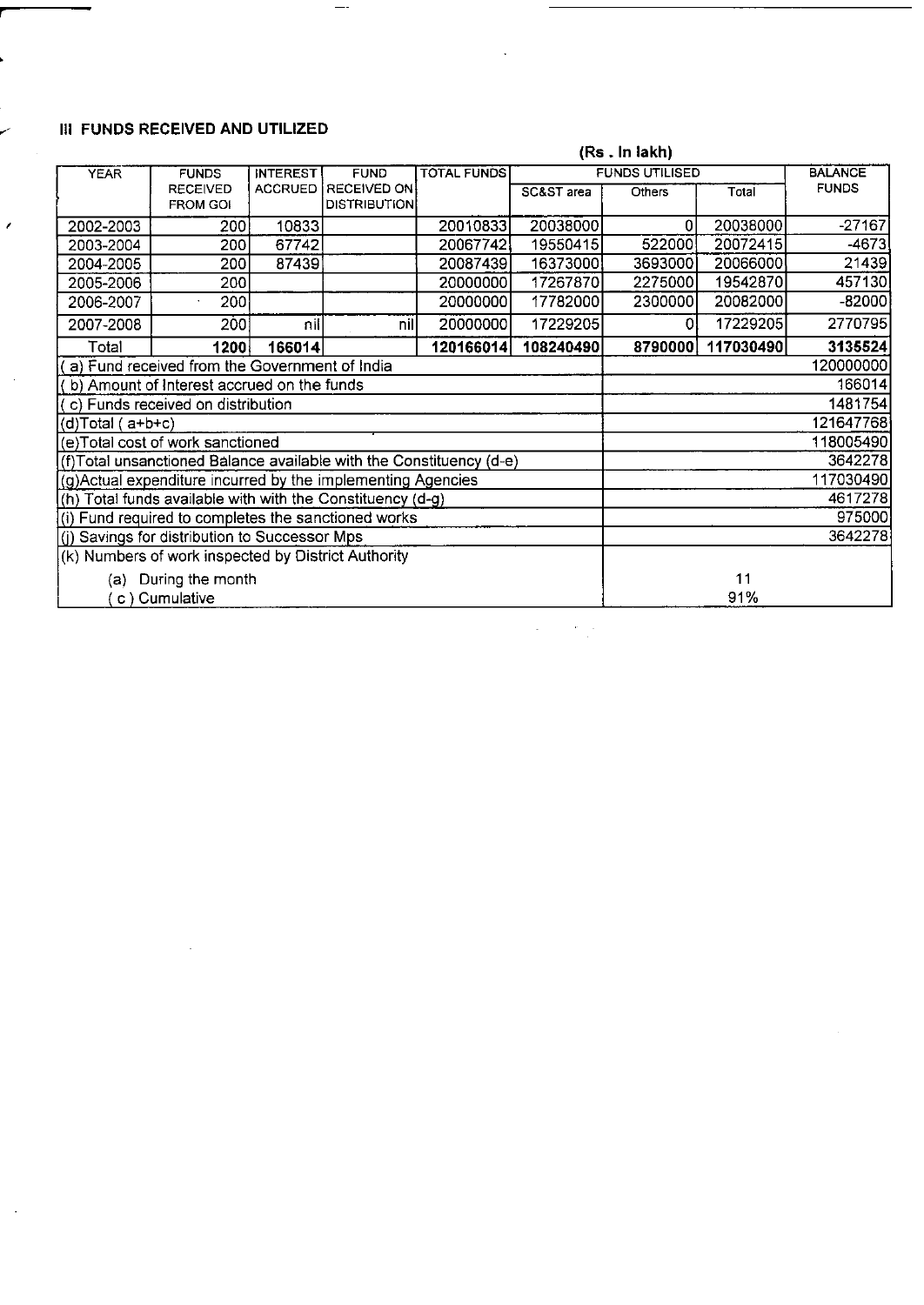| Years |             | Physical (Number of works) |           | Financial (Cost of works) (Rs. In lakhs) |            |           |  |
|-------|-------------|----------------------------|-----------|------------------------------------------|------------|-----------|--|
|       |             |                            |           |                                          |            |           |  |
|       | Recommended | Sanctioned                 | Completed | Recommended                              | Sanctioned | Completed |  |
|       |             |                            |           |                                          |            |           |  |
|       |             |                            |           |                                          |            |           |  |
|       |             |                            |           |                                          |            |           |  |
|       |             |                            |           |                                          |            |           |  |

#### IV **PHYSICAL AND FINANCIAL DETAILS OF WORKS IN SCHECULED CASTE AREAS**

#### **V PHYSICAL AND FINANCIAL DETAILS OF WORKS IN SCHECULED TRIBE AREAS**

| Years     | Physical (Number of works) |            |           | Financial (Cost of works) (Rs. In lakhs) |            |           |  |
|-----------|----------------------------|------------|-----------|------------------------------------------|------------|-----------|--|
|           |                            |            |           |                                          |            |           |  |
|           | Recommended                | Sanctioned | Completed | Recommended                              | Sanctioned | Completed |  |
| 2002-2003 | 265                        | 219        | 219       | 24260000                                 | 20038000   | 20038000  |  |
| 2003-2004 | 243                        | 240        | 240       | 20518615                                 | 19442415   | 19442415  |  |
| 2004-2005 | 139                        | 126        | 123       | 21633000                                 | 16303600   | 16013600  |  |
| 2005-2006 | 83                         | 781        | 64        | 18377825                                 | 17582925   | 13532825  |  |
| 2006-2007 | 991                        | 69         | 54        | 21968200                                 | 17782000   | 17782000  |  |
| 2007-2008 | 174                        | 161        | 150       | 20389205                                 | 17789205   | 16699205  |  |
|           |                            |            |           |                                          |            |           |  |
| Total     | 1003                       | 893        | 850       | 127146845                                | 108938145  | 103508045 |  |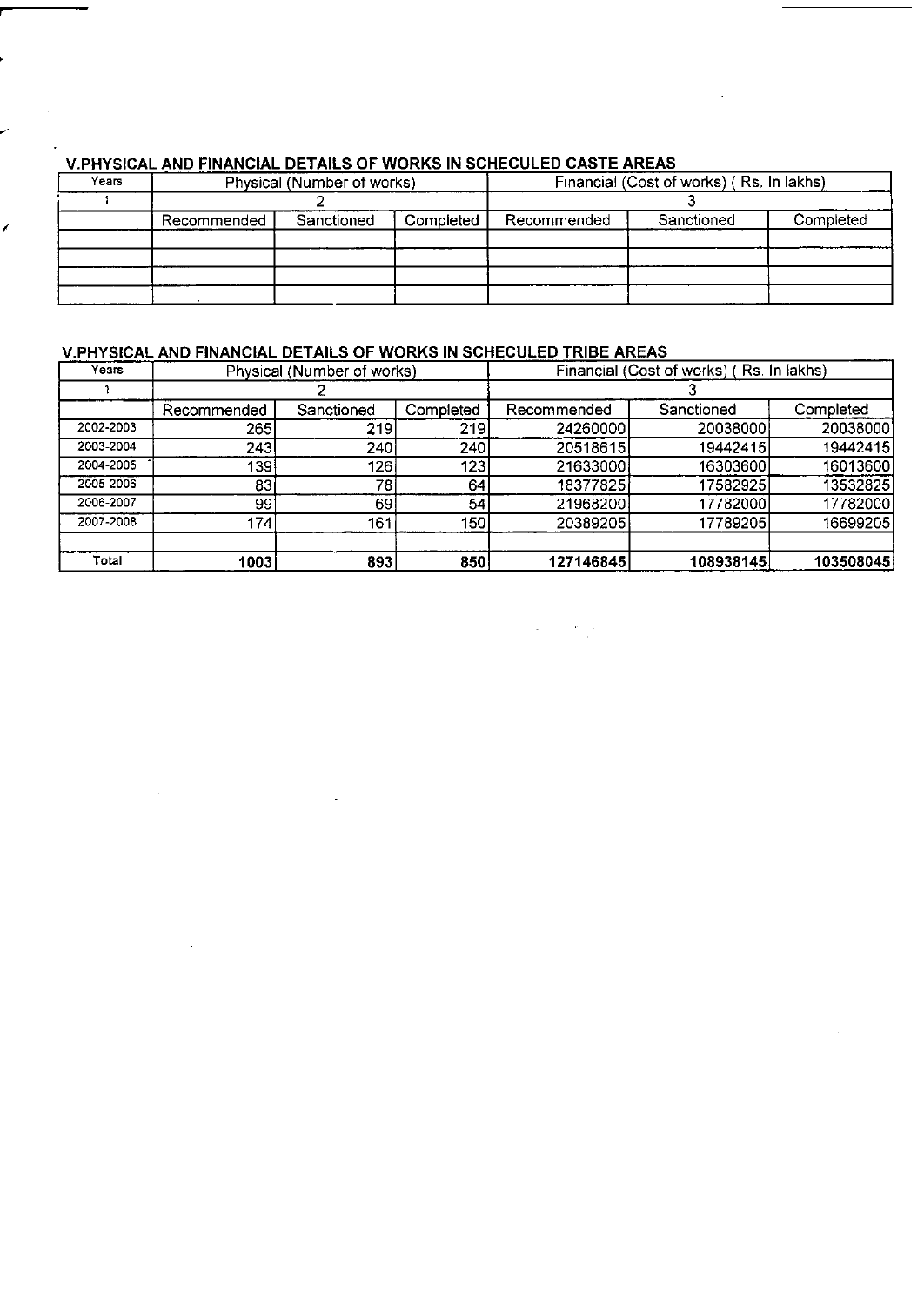Bank and Branch Name with Address Punjap National Bank, Laitumkhrah, Shillong. **Bank Sb Account. 4205000100014720**  Branch Code Place Shillong.

Copy to Shri/Smti. **Allience** and the second of the second of the second of the second of the second of the second of the second of the second of the second of the second of the second of the second of the second of the se Signature of District Authority Control J. Lyngdoh, IAS<br>Name in Capital letter (1) Deputy Commissioner Name in Capital letter<br>Designation **.... ,,,,...'** Shillong. Seal **The Contract of the Contract of the Contract of the Contract of the Contract of the Contract of the Contract of the Contract of the Contract of the Contract of the Contract of the Contract of the Contract of the Cont** 

East Khasi Hills District,

Address

Note: (i) The District Authority of the Nodal District is required to furnish a consolidated report including ' information petaining to other Districts failing in the constituency were fund were transferred for MPLA work execution on recommendation of the M.P.

> (ii) Sanctioned amount is the cost of such schemes only for for which financial sanctions have already be issued after finalizing plans and estimates. Cost of Scheme which have got only administrative appro\ and not financial sanction, should not be reported.